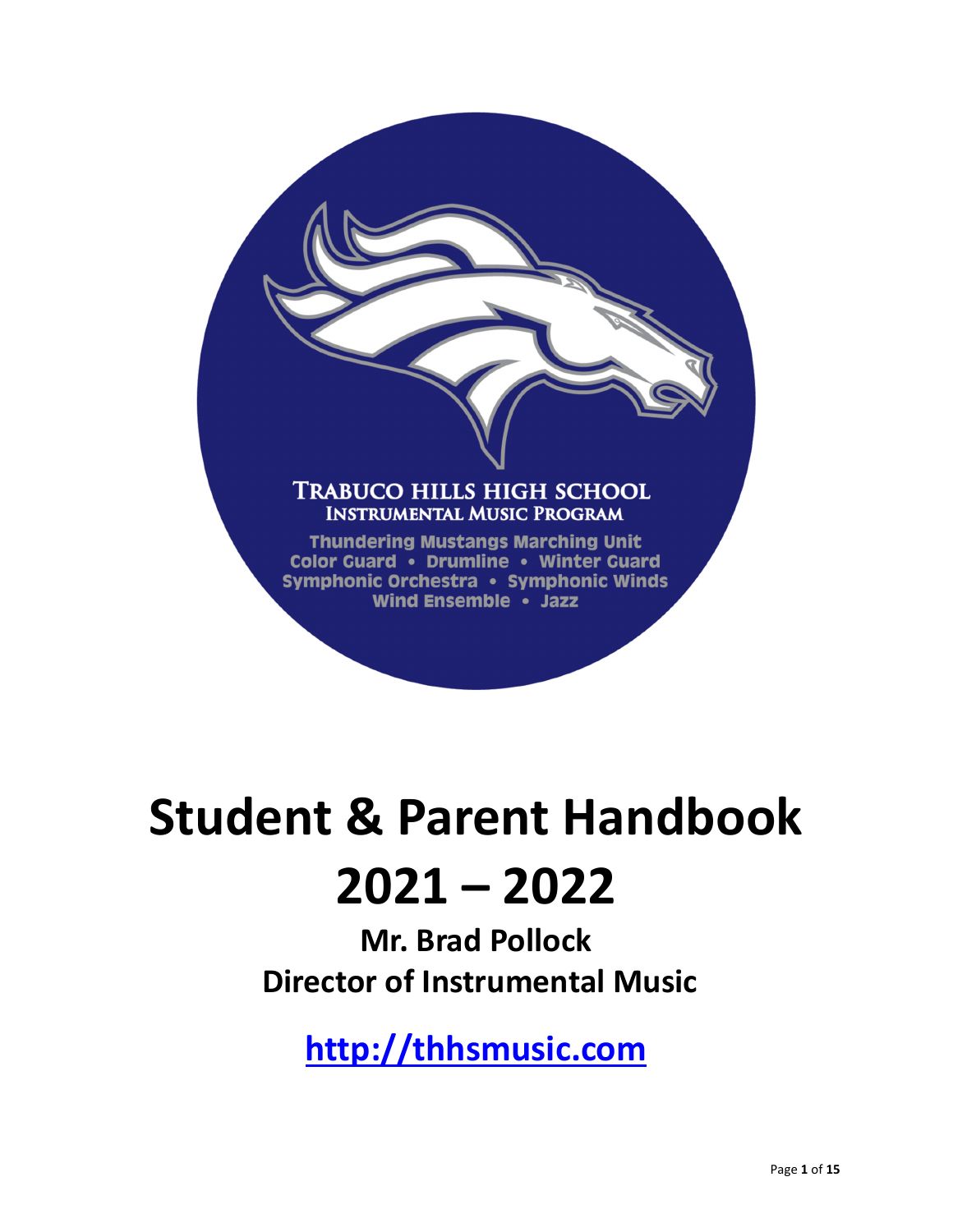# **TABLE OF CONTENTS**

| Introduction                                          | Page 3  |
|-------------------------------------------------------|---------|
| <b>About THHS Music Boosters</b>                      | Page 3  |
| Keep Informed                                         | Page 3  |
| Parent Donations & Fundraising                        | Page 4  |
| <b>Bingo Info</b>                                     | Page 4  |
| Tournament In The Hills (TITH) Info                   | Page 4  |
| <b>Monthly Parent Meetings</b>                        | Page 4  |
| Chaperones & Helping Out                              | Page 5  |
| Philosophy and Goals of the Program                   | Page 5  |
| Our Philosophy                                        | Page 5  |
| <b>Student Expectations</b>                           | Page 5  |
| <b>Rehearsal Etiquette</b>                            | Page 5  |
| Approved Outerwear                                    | Page 6  |
| <b>Required Materials</b>                             | Page 6  |
| <b>Recommended Materials</b>                          | Page 6  |
| <b>Attendance Policy</b>                              | Page 6  |
| <b>Call Time</b>                                      | Page 6  |
| <b>Early Dismissal Policy</b>                         | Page 7  |
| <b>Grading Policy</b>                                 | Page 7  |
| <b>Academic Eligibility</b>                           | Page 7  |
| <b>Marching Unit</b>                                  | Page 8  |
| <b>Band Camp Info</b>                                 | Page 8  |
| Sectionals Info                                       | Page 9  |
| Rehearsals Info                                       | Page 9  |
| Alternate Info                                        | Page 9  |
| Uniforms Info                                         | Page 9  |
| Polo Shirts Info                                      | Page 10 |
| Competitions Info                                     | Page 10 |
| <b>Parent Volunteers</b>                              | Page 10 |
| Pushing Pit Info                                      | Page 11 |
| <b>Football Games Info</b>                            | Page 11 |
| Overnight Trip Info                                   | Page 11 |
| Chaperone Info                                        | Page 11 |
| Thundering Mustangs Marching Unit TV Spot             | Page 11 |
| <b>Color Guard</b>                                    | Page 11 |
| Uniform Info                                          | Page 12 |
| Equipment Info                                        | Page 12 |
| Winter Guard Info                                     | Page 12 |
| <b>Percussion Ensemble</b>                            | Page 12 |
| Uniform Info                                          | Page 12 |
| Chamber Strings & Intermediate Orchestra              | Page 12 |
| Symphony Orchestra                                    | Page 13 |
| Wind Ensemble, Symphonic Band & Wind Symphony         | Page 13 |
| Uniform Info for all Concert Ensembles                | Page 13 |
| Jazz Ensembles                                        | Page 14 |
| <b>Instrumental Music Awards</b>                      | Page 14 |
| In Conclusion                                         | Page 14 |
| <b>THHS Instrumental Music Boosters Board Members</b> | Page 15 |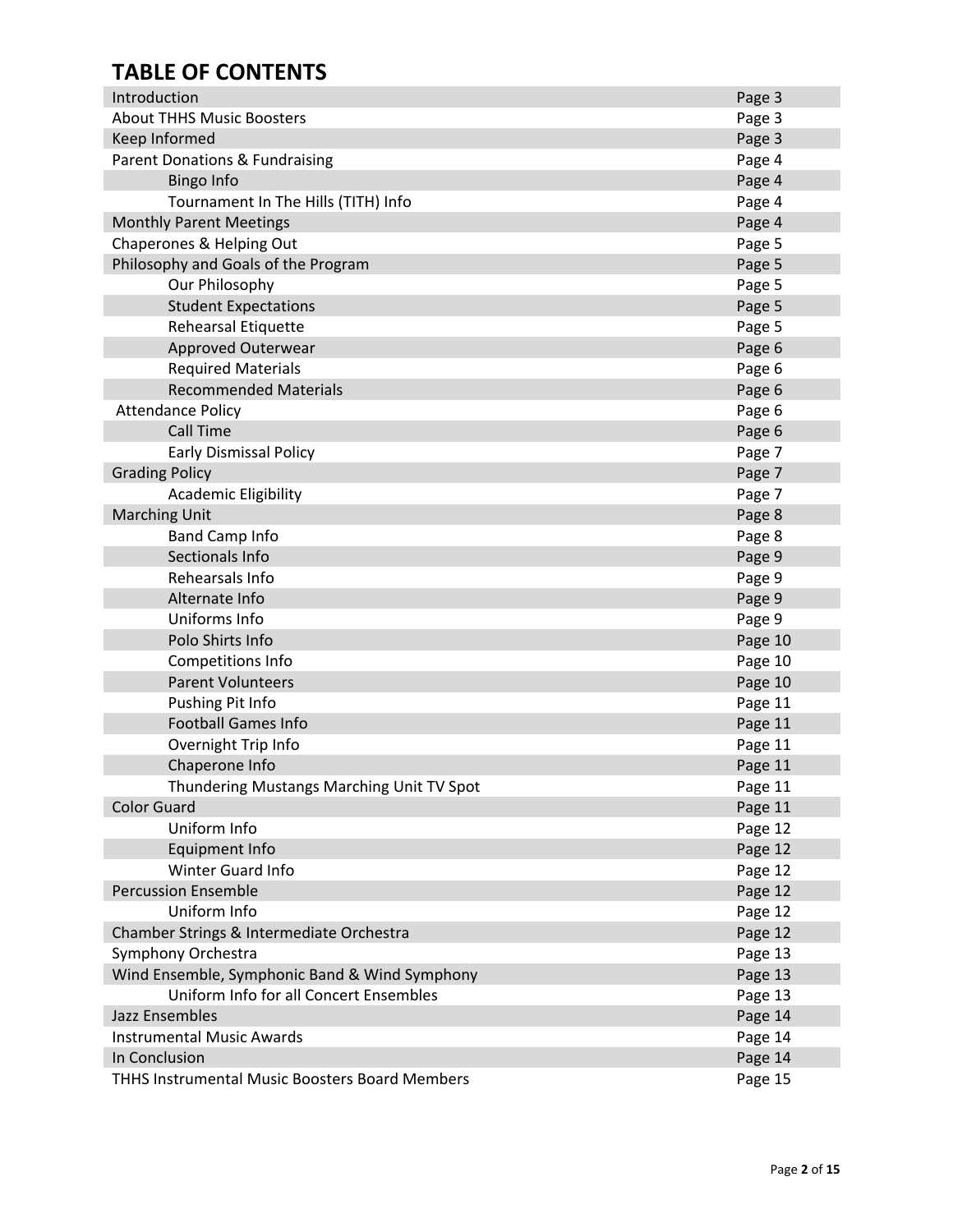# **Introduction**

Welcome to the Trabuco Hills High School Instrumental Music Program*. Your student joins one of the premier organizations on campus, known for its significant percentage of "scholar athletes" with a 3.5 GPA or higher!* In fact, our program has the highest GPA of any group at THHS. A significant portion of our students are high achievers and are in Advanced Placement (AP) classes. With a dual focus on academics and enrichment, your student will have a great time, and establish a social basis of friends quickly.

The Instrumental Music Program at Trabuco Hills offers:

- 
- 
- Percussion Ensemble Pep Band Wind Ensemble
- 
- Marching Unit Jazz Ensembles Symphony Orchestra
	-
- 
- 
- Color Guard Adv/Int Orchestra Symphonic Band

This handbook will help make your student's experience more enjoyable. Please refer to this handbook if you have any questions about the program or contact our Director of instrumental Music, Brad Pollock, any of our THHS Instrumental Music Boosters Board Members or staff.

Every parent of a music program student is automatically a member of THHS Music Boosters.

# **About THHS Music Boosters**

The THHS Music Boosters main goal is to make the THHS Music program successful and rewarding for the students. Music Boosters provides financial support for our programs, as well as logistical and emotional support to the students. We are an active group of parents, family, alumni parents and alumni. We ask all parents to volunteer as much as possible.

Music Boosters chaperone students at all events, as well as organizes fundraising activities to financially support and sustain the music program. **At competitions the most important function of the Boosters is to move all the necessary performance equipment, and assist with uniforms.** We also feed the students at competitions.

Parent participation is critical to make the THHS Music program work. We are looking for volunteers to help out in whatever capacity they can, and even chair a committee. Experience is not necessary. We enjoy meeting parents and getting everyone involved. Visit our web site at http://thhsmusic.com for more information.

# **Keep Informed**

Communication is key to the success of your student in the THHS Instrumental Music Program. The THHS Music Boosters have several ways for you to stay informed and up‐to‐date on our events and activities.

**We rely on electronic communications** —**to update everyone as quickly as possible —and to save costs.** (It is expensive to mail materials to every family in our program.) We rely on you to stay up‐to‐date with the latest information, and to check your email:

- **http://thhsmusic.com** The calendar for all our ensembles is updated regularly on our website. Please note our mantra that **"No schedule is sacred and subject to change."** Itineraries for competitions, as well as directions are posted as soon as they are available.
- **Parent Meetings** Attending the monthly meeting is the best way to hear all the details about upcoming events, and to ask questions.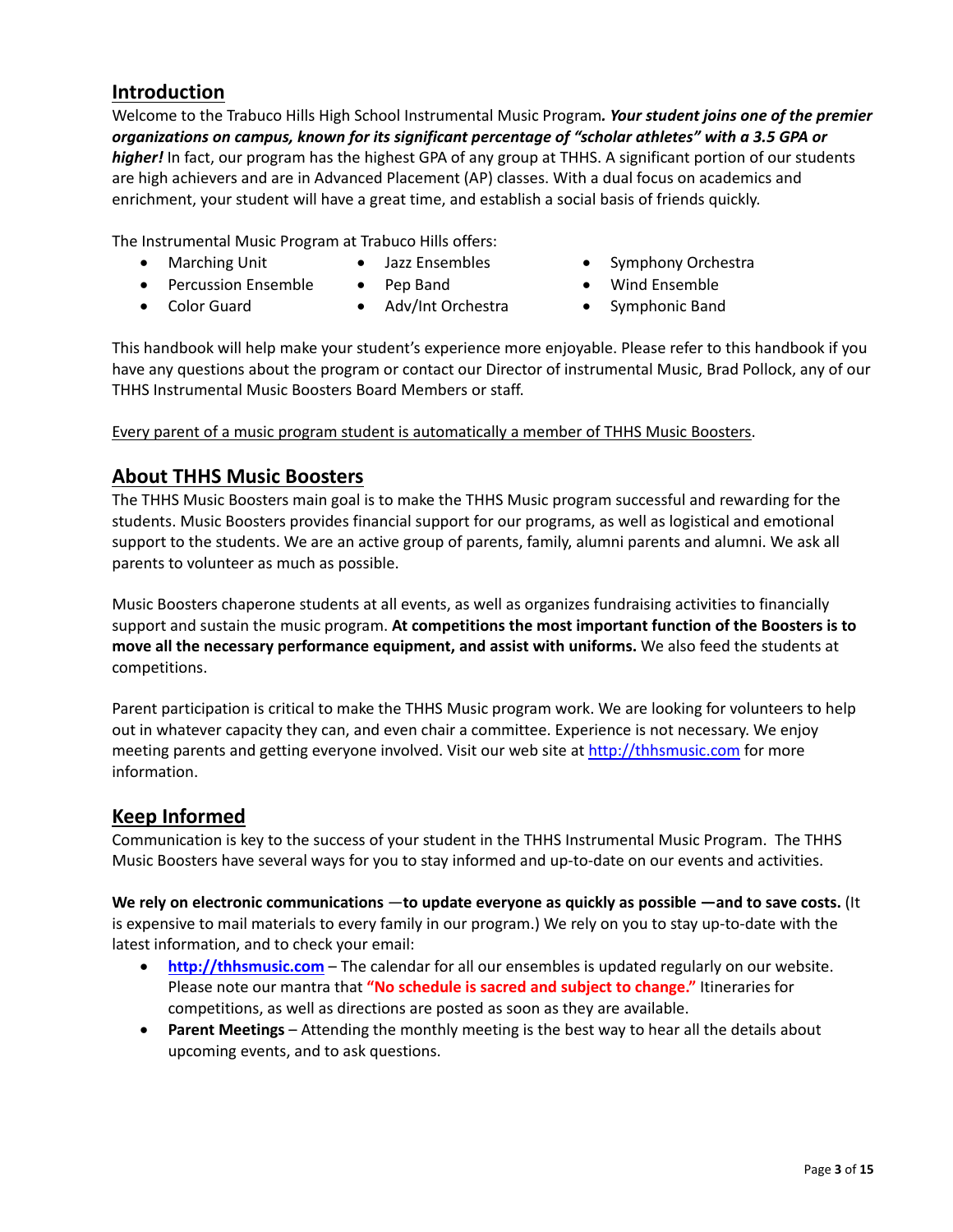- **Constant Contact** The music program uses a third‐party application to send periodic message to the students and parents in the music program to highlight important events for the entire program.
- **Email** The staff and board members also use email to communicate to the students and parent tailored to specific ensembles within the program.
- **Social Media** The music program has social media platforms such as Facebook, Twitter and Instagram. We encourage all students and parents to join and/or follow these platforms that pertain to the entire music program. There are also some private Facebook groups for the students in specific ensembles within the program.

# **Parent Donations & Fundraising**

The only cost of the music program that the school district pays for is the salary of the Director of Instrumental Music. To provide additional specialized instructional lessons for each student, the Music Boosters pays stipends to have staff for each ensemble. *It is important to note that we rely heavily on* parents to provide voluntary donations to cover the staff stipends as well as the operational costs of the *music program.* Please be assured that costs are kept as low as possible, while still providing an academic and enriching environment. You will receive separate information regarding requested donations per ensemble that your student participates in.

Music Boosters offer a variety of fundraisers throughout the year, and discuss it at our monthly Music Booster meetings. We encourage all parents to participate in raising donations. All funds raised and donations go into the general fund of the Music Boosters, which **benefits all the students** in Instrumental Music Program.

#### **Bingo Info**

Bingo is our most important fundraiser and is held every Thursday night in the THHS Multi‐Purpose Room, with only a few exceptions for holidays and other school events. Bingo is run exclusively by the Music Boosters. **Each booster family is expected to volunteer at Bingo, a minimum of one Thursday night, per month.** Volunteering (or playing) is a great way to help the program, meet other boosters, and have a lot of fun. See the music website at http://thhsmusic.com for links to the online Bingo sign-up page.

#### **Tournament In The Hills (TITH) Info**

THHS Music Program hosts the annual Tournament in the Hills (TITH) field show competition at Trabuco Hills High School – which is on Saturday, November 13, 2021 this school year. TITH is one of the most wellrespected and renowned competitions in Southern California. It is also the largest, single‐day fundraiser for the music program.

Our Music Booster parents run the ticket booth, snack bar, hospitality room, first aid, coordinate the bus parking, in addition to all the event logistics. We need a minimum of 200 parents to execute our THHS fundraiser! **ALL PARENTS FROM EVERY ENSEMBLE ARE REQUIRED TO VOLUNTEER AND HELP WITH THIS EVENT!** Proceeds go into the general fund of the Boosters and **benefits all the students** in the Music Program.

#### **Monthly Parent Meetings**

The first Parent Meeting for the 2021‐2022 school year will be held on Tuesday, July 20, 2021. **Parent Meetings are generally held on the third Tuesday of each month (with some exceptions) in the MPR, next to the Admin Office.** All parents should attend the monthly Parent Meetings. Attendance at these meetings provides parents with important information, about upcoming competitions, rehearsals, trips and announcements. It is also an excellent way to get your questions answered. Students are welcome to attend these meetings.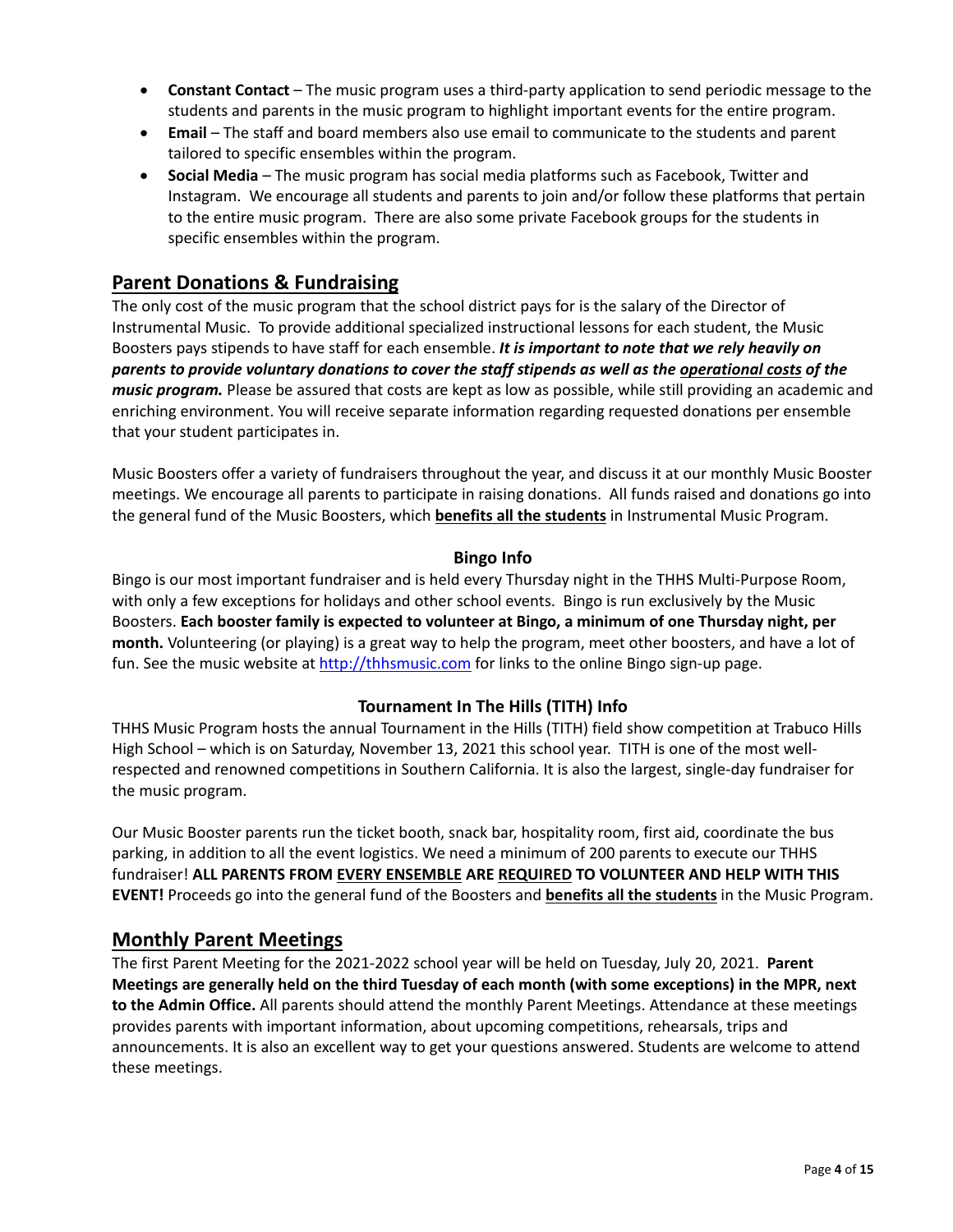# **Chaperones & Helping Out**

Since the students are involved in many activities both on and off campus, Music Boosters provides the chaperones and logistical support. Your involvement is welcomed – but also critical. There are so many things that need to get done, that we are confident we can find something that matches your skill set, and interest. We encourage you to get started today by contacting one of our Board Members (listed on the last page and on the website).

# **Philosophy and Goals of the Program**

**Integrity and participation are the keys to one's success in the THHS Instrumental Music Program. A student's integrity is seen as a display of their character.** 

What's expected from each student:

- 
- responsibility **maturity exercise in the example of the maturity**
- support of each other **courage**
- participation **be a respect for oneself** 
	-
	-
- 
- honesty **by the set of the set of the set of the set of the set of the set of the set of the set of the set of the set of the set of the set of the set of the set of the set of the set of the set of the set of the set of**

Participation is just that, doing what the student needs to do so they and the program can succeed. Each student is expected to fully participate, which includes not only at performance, but punctual and complete attendance at all rehearsals, assisting with any and all equipment as required, and working together with other students, instructional staff, the Director of instrumental Music and THHS Music Boosters.

### **Our Philosophy**

#### **Through participation in the THHS Instrumental Music Program, each student will acquire a greater sense of self‐ confidence, selflessness, organization, industry, artistic skill and maturity.**

#### **Student Expectations**

You will represent our school and THHS in public forums many times over the course of a school year and, because of this, your behavior and performance is closely watched and evaluated. More is expected of you than is expected of most other students. Whether you are in rehearsal, performance, or traveling on a school‐ sponsored activity, your first obligation is to conduct yourself in a manner that brings credit to you, the ensemble, and Trabuco Hills High School Instrumental Music Program. Failure to do this will have an adverse effect on your grade and, if the infraction is serious enough, you'll be suspended from further musical participation for the term.

#### **Rehearsal Etiquette**

- All students are required to be at ALL rehearsals and performances ON TIME and ready to perform.
- Students are expected to be quiet and attentive during all rehearsals. (It is time to learn and work, not a social gathering.)
- Mutual respect for one another is expected.
- No food or beverages allowed inside the music room.
- No practicing during rehearsal.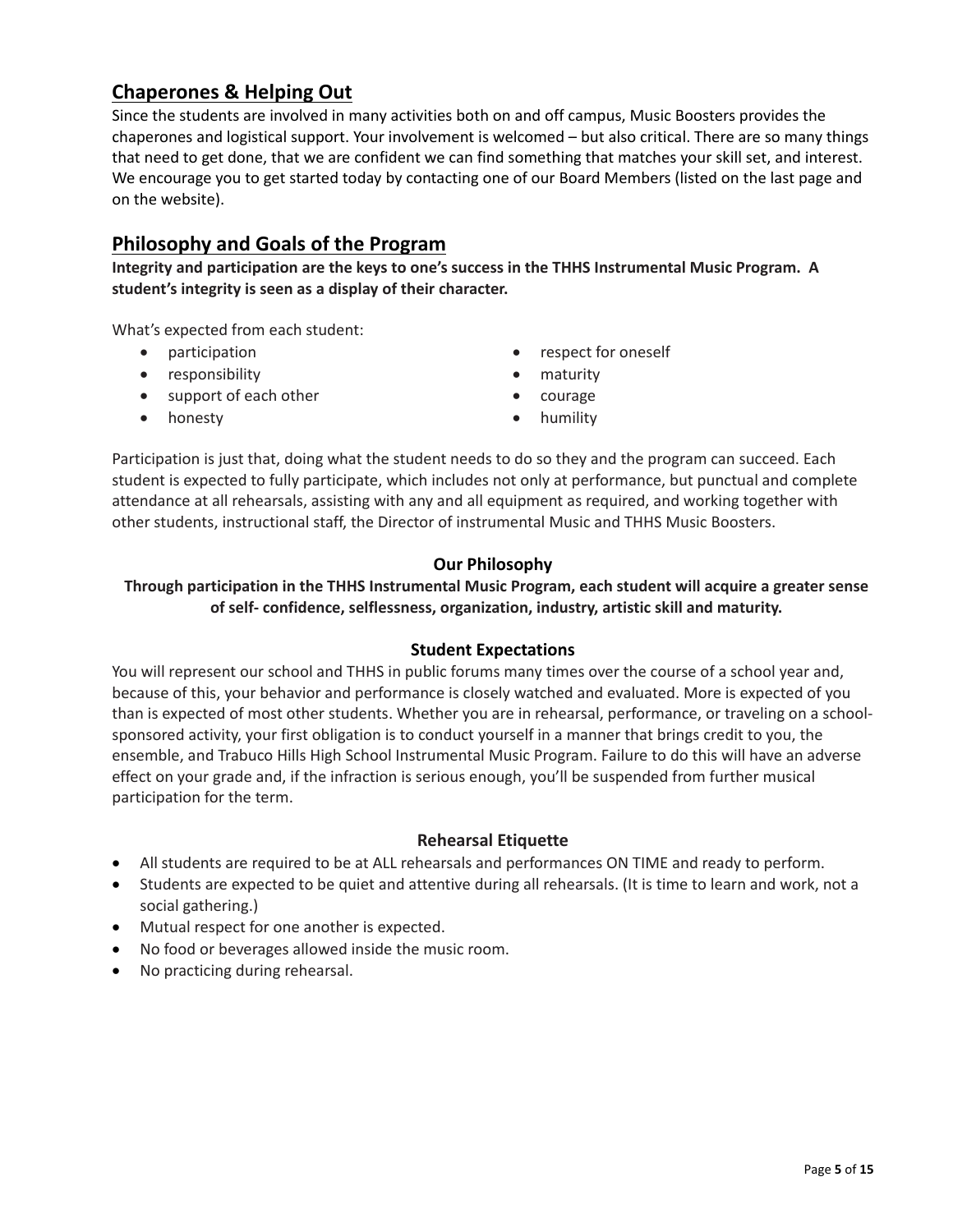#### **Approved Outerwear**

The standard dress attire for any member of the Trabuco Hills High School Instrumental Music Program when the student is not in his/her uniform or concert attire is jeans and blue polos. When the temperature drops and the weather gets colder, the students are encouraged to wear additional layers to stay warm. These are the only articles of clothing that are approved outwear for the members in the program: THHS Music Booster Spiritwear, TITH Spiritwear, Guard Warm‐Ups, Drumline Jacket and THHS Letterman Jacket.

#### **Required Materials**

All students are required to have the following items ready for immediate use at the beginning of rehearsal:

- 1. Your instrument (for Guard members this is your equipment) in good repair, and all accompanying accessories. For woodwind players this includes 2 reeds; for brass players this includes valve oil, spray bottle, mutes (when needed); for percussionists this includes appropriate sticks and mallets.
- 2. Your music and folder, one set for each music student. If you share a stand with another student and that student is absent, you are responsible for having your own music available. Each student will be issued a numbered music folio for use during rehearsal and performance; if your music folio must be replaced, you will be charged for it. All folios are to be stored in the appropriate music cabinet.
- 3. At least one No. 2 pencil with eraser for marking music. No music will be marked in pen; if this occurs, you will pay for the replacement of the part.

Failure to have any of these three required items ready to go when rehearsal begins will have a negative impact on your grade (see Grading Policy section).

#### **Recommended Materials**

While not required, each music student should have their own tuner and metronome. The Director of Instrumental Music can acquire these items at a reduced cost if necessary.

#### **Attendance Policy**

During the school day, once the tardy bell sounds music students have three additional minutes to get everything together that they need and be ready to rehearse. If a student violates this time limit, he/she will be considered tardy and their grade will be affected. After three such tardies, the school will require the student to do detention work. For further information, please see the THHS Student Handbook.

On-time attendance at all functions for the student's ensemble (rehearsals and performances) is mandatory. Doctor's appointments, work, other activities, and family vacations are not an excuse for being late or missing or being late to rehearsals and performances.

- Doing so will result in lowering the performance grade.
- If there is a schedule conflict the parent or student must contact the Director of instrumental Music or other instructional staff immediately.

#### **Call Time**

A "call‐time" for a performance or rehearsal is the time at which students are expected to be ready to start. That means students must be on the field or inside the classroom and ready to rehearse, with everything he/she needs. (A student is late when a parent drops off a student at the curb at "call-time.") Arriving late will count as a tardy, and the student's grade will be affected.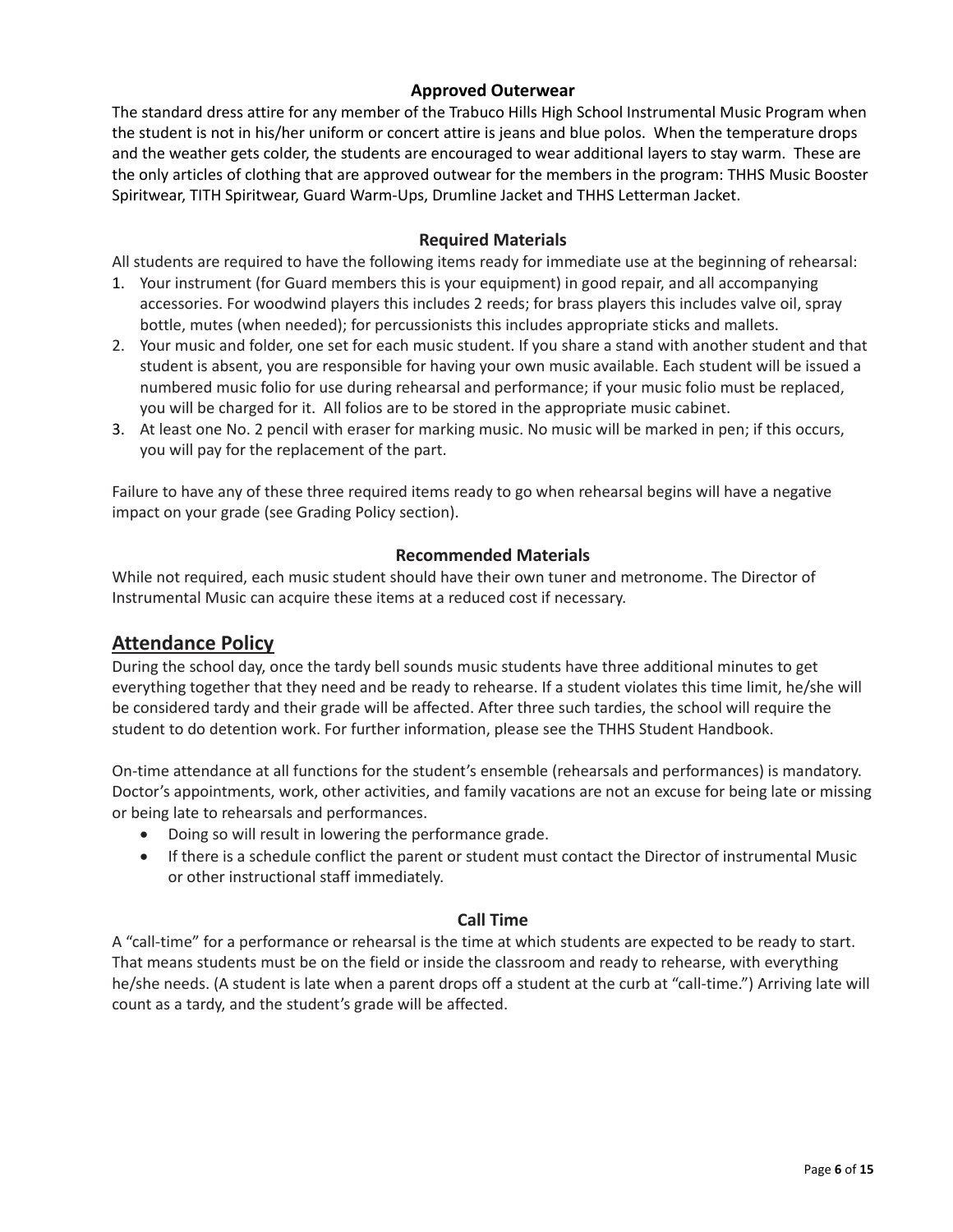# **Early Dismissal Policy**

We are strongly opposed to any student leaving early or arriving late to any performance. However, we have adopted the following which correspond with THHS and SVUSD policy:

- Anyone wishing to leave a performance (e .g. competition or football game) prior to the group dismissal must submit the completed TRANSPORTATION EXEMPTION FORM from the website / Administration Office to the Director of Instrumental Music
- The Director of instrumental Music must receive it at least one week prior to the event.
- Please write an explanation for the early dismissal request.
- The student will be dismissed only to his/her parent or guardian or an adult (21 years or older), authorized in writing by his/her parents. (The student will NOT be dismissed to an unauthorized adult, unauthorized sibling or boy/girlfriend.)

Anyone becoming ill during a performance should tell a staff member or chaperone, who will attend to the student's needs and then call a parent if necessary. The parent must check‐out with a staff member or the Director of instrumental Music to take their student home early.

### **THERE WILL BE NO EXCEPTIONS TO THIS POLICY! NO STUDENT WILL DRIVE HIM OR HERSELF TO AN ORGANIZED PERFORMANCE — NO EXCEPTIONS.**

# **Grading Policy**

Trabuco Hills High School uses a traditional grading scale for its quarter and semester grades. My interpretation of the letter grades is as follows:

- A. The highest grade you can earn. It means your attendance has been perfect, your conduct, effort, and respect for others during rehearsals and performances have been outstanding, you have practiced, learned and performed your individual part with distinction and have made steady and evident improvement as a performer during the year .
- B. This reflects good work but one or a combination of deficiencies exists including attendance, conduct, practice, preparation, part performance or lack of improvement.
- C. This means your work, attendance, and practice habits are much less than they need to be. Deficiencies exist similar to those for a grade of "B" but are of a more serious or prolonged nature.
- D. Very serious problems exist in most or all areas of your participation. This may reflect lack of practice, consistent tardiness, excessive absences, and/or poor conduct.
- F . Failing to do what is required of you as a member of the ensemble. Lack of marked improvement in pulling up an F during the following term means you should elect another class.

Your grade consists of essentially two components:

- 1. Performance assessment includes written tests, playing tests, concert reviews, ensemble performances, scale tests, and other assessments that require the student to perform on some level.
- 2. Daily participation includes punctual attendance at all rehearsals and performances, class conduct, respect for others, and performance decorum.

# **Academic Eligibility**

In order to rehearse, perform, and be a part of any ensemble outside the normal school day, a student must remain academically eligible. A student becomes academically ineligible if:

- Grade point average (GPA) falls below 2 .0
- Receive two or more marks of "U" (unsatisfactory)
- Two or more grades of "F" in any grading period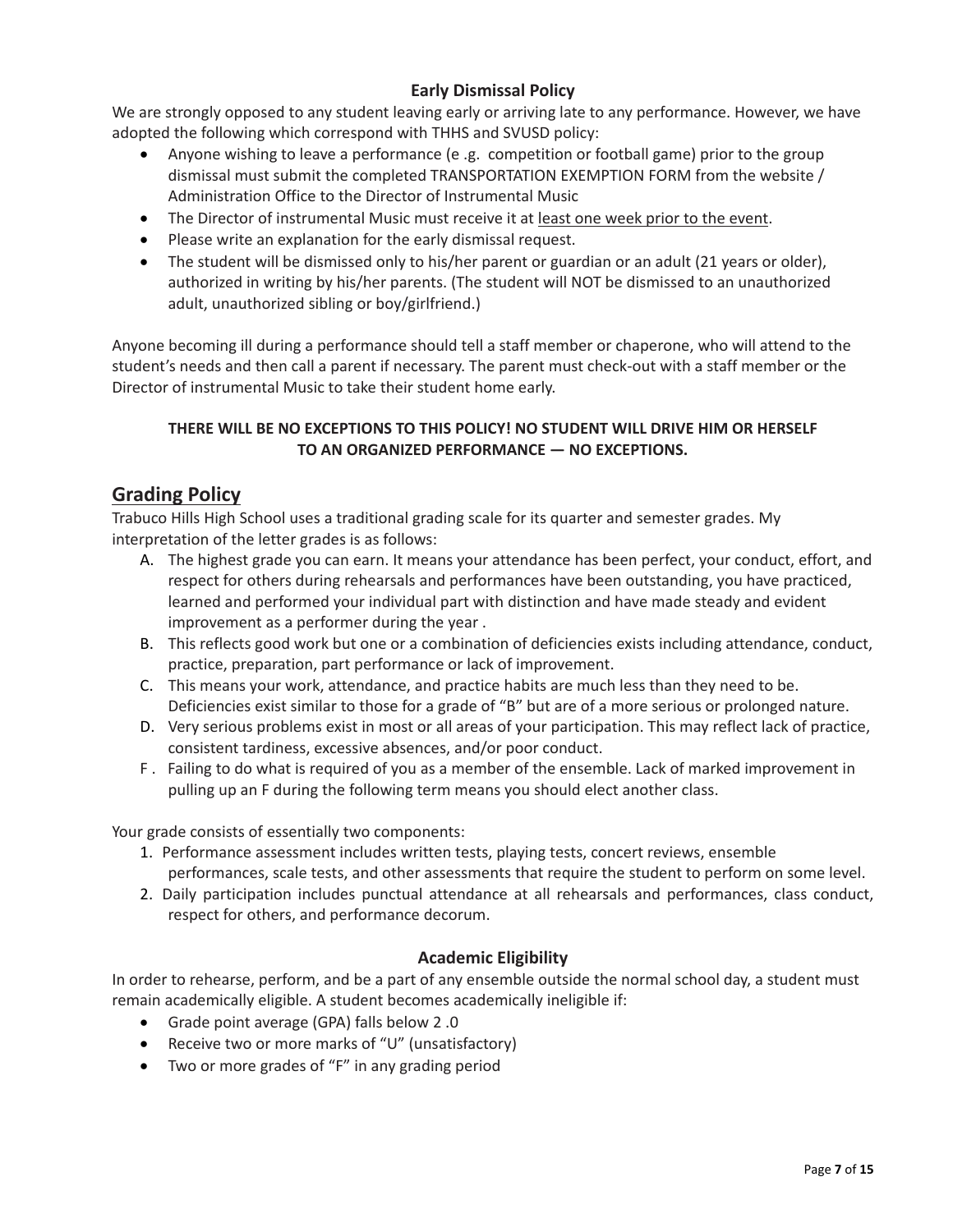While a student must attend all classes, a student may not participate in anything associated with the ensemble outside the regular school day. There are two remedies for this situation:

- 1. The student raises grades up to a 2 .0 and citizenship reports up to an "S" (satisfactory);
- 2. Apply for a one-time-only probationary exemption under SVUSD Administrative Regulation 6145 .1. The student needs to see his/her Guidance Tech or the Director of instrumental Music for more details.

# **Marching Unit**

The "Thundering Mustangs Marching Unit" features members in the following sections: woodwinds, brass, percussion and color guard competing as one unit. The Marching Unit starts in the summer and goes through the first semester of the school year. Students receive PE credit for the fall semester.

Thundering Mustangs Marching Unit is an extremely successful group. We are pleased that our award‐ winning students excel at the Western Band Association (WBA). Below are just a few of their noteworthy accomplishments:

- WBA Class AAAA Undefeated Season in 2018 (championships cancelled due to wildfires)
- WBA Class A/AA/AAA Grand Champions & Class AAA Champions in 2017
- WBA Class A/AA/AAA Grand Champions in 2016
- WBA Class A/AA/AAA Grand Champions & Class AAA Champions in 2014
- WBA Class A/AA/AAA Grand Champions & Class AAA Champions in 2012
- WBA Class AAAA Champions in 2009
- WBA Class AAAA Champions in 2005
- WBA Class A/AA Champions in 2000
- MBASC Class AA Champions in 1995
- MBASC Class A Champions in 1994
- MBASC Class A Champions in 1993

This unit will learn an intricate field show of music and marching. Our students compete in field show competitions against other schools, traditionally held in football stadiums. The field shows are generally most Saturdays beginning in early October and continue until the weekend before Thanksgiving.

#### **ALL PERFORMANCES ARE MANDATORY. Due to the complexity of this show, if even one student is absent, it is quite evident on the field and the group's success will suffer.**

#### **Band Camp Info**

- **BAND CAMP DAILY ATTENDANCE IS MANDATORY!**
- Band Camp is held in the month of July & August for 2-3 weeks before school begins.
- This year incoming freshmen members, new members from any grade level, all color guard members and all battery members should report on Monday, July 26, 2021 & Tuesday, July 27, 2021 from 9:00am until 1:00pm for Rookie Band Camp.
- Every member of the Marching Unit should report on Wednesday, July 28, 2021 at 8:00am for Band Camp.
- Band Camp is held 8:00am until 5:00pm each weekday at Trabuco Hills High School.
- **All student paperwork and donations must be turned in on their first day of band camp, whether it is rookie band camp or band camp.** 
	- o **If a signed emergency card is not turned in the first day, your student can't participate.**
- Dentist, doctor and other appointments should not conflict with rehearsal times.
- It is also highly recommended that your child is physically active a few weeks prior to band camp, so they will more easily be able to participate.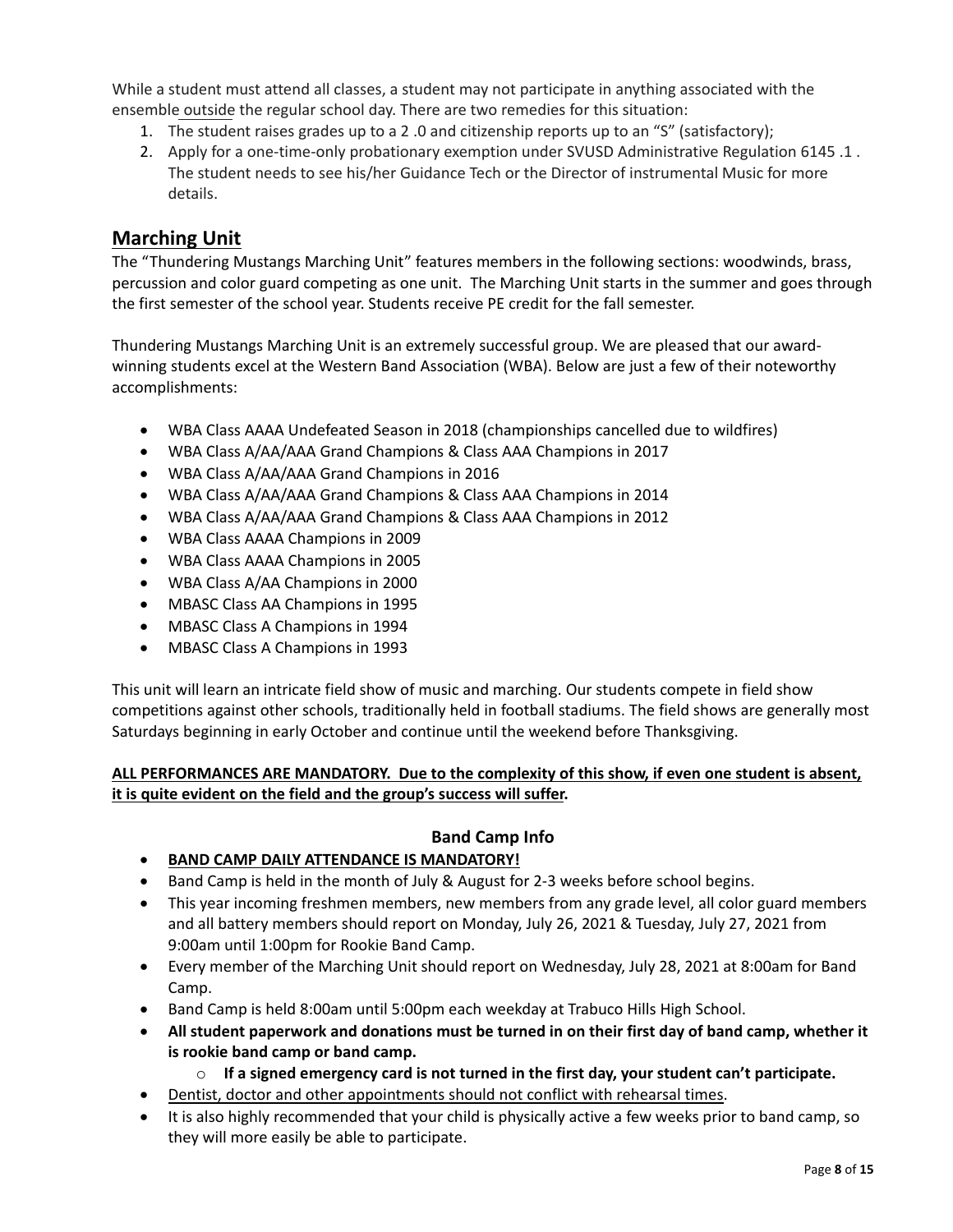#### **Sectionals Info**

Sectionals are additional practices held for that particular group or section. Sectionals begin in July to help get incoming freshman and new students up to speed with our music or Color Guard routines. For example, the Woodwinds and Brass section will have sectionals in the afternoons on Mondays & Tuesdays during July. Drumline will have rehearsals and camps throughout June & July. Color Guard will have rehearsals and camps throughout June, July and August. Section leaders, captains or the staff may schedule additional sectionals on an ad hoc basis. Our calendar often changes, so we encourage you to check it regularly for updates.

#### **Rehearsals Info**

When school is in session, rehearsals are after school on Tuesdays afternoons, Thursdays evenings, Friday afternoons and Saturdays in September through November for the Marching Unit. Various instrumental sections may have additional rehearsals from time to time or additional rehearsals may be called at the Director's discretion. **Once again, all rehearsals are mandatory.**

#### **Alternate Info**

Every student in the Thundering Mustangs Marching Unit is a vital and intricate member that allows for the group to achieve success. As such, participation at all rehearsals and camps is required and makes a big difference for the benefit of the unit. To illustrate that point, read the following paragraph with the letter "e" not functioning on the keyboard:

You arx a kxy pxrson

Xvxn though my typxwritxr is an old modxl, it works vxry wxll xxcxpt for onx kxy. You would think that with all thx othxr kxys functioning propxrly , only onx kxy not working would hardly bx noticxd; but just onx kxy out of whack sxxms to ruin thx wholx xffort. You may say to yoursxlf, "wxll I'm only onx pxrson. No onx will noticx if I don't do my bxst." But it doxs makx a diffxrxncx bxcausx to bx xffxctivx an organization nxxds activx participation by xvxry onx to thx bxst of his or hxr abilitixs. So thx nxxt timx you think you arx not important, rxmxmbxr my old typxwritxr. You arx a kxy pxrson!!!!!!

Imagine the frustration of trying to rehearse or perform with one or two members missing. The absence of one person creates a bigger impact than can be imagined. As such, the Thundering Mustangs Marching Unit does use an 'Alternate System' within some sections of the unit. Attendance and achievement at sectionals, rehearsals and camps during the summer will determine where your contributions will be during the fall.

Alternates are determined during band camp. The alternate's role is to share a spot with another alternate and "alternate" during performances and rehearsals; ensuring equitable distribution of events performed. An alternate's status can change by either challenging a regular member or to be placed in a regular spot by a staff member. An alternate must be able to execute the work in the regular spot to hold it. In a challenge situation, the challenger must better the person they are challenging. An alternate is expected to attend all sectionals, rehearsals and performances and be ready to perform at any given time.

#### **Uniforms Info**

Color Guard will be measured for their uniform during the summer. Marching Band Uniform Fittings are during Band Camp. **Although Marching Band uniforms are assigned to each student, uniforms do NOT go home.** Each Marching Band student will be assigned two pairs of white uniform pants. One pair is for competitions only; the other pair is "football pants" and is worn only at football games.

This year will be the second year of our NEW UNIFORMS! The Boosters have a dedicated group of parents that take care of the uniforms — including dry cleaning all pants after competitions and football games. Each student is taught how to hang his or her uniform, and where it should be hung on the uniform racks.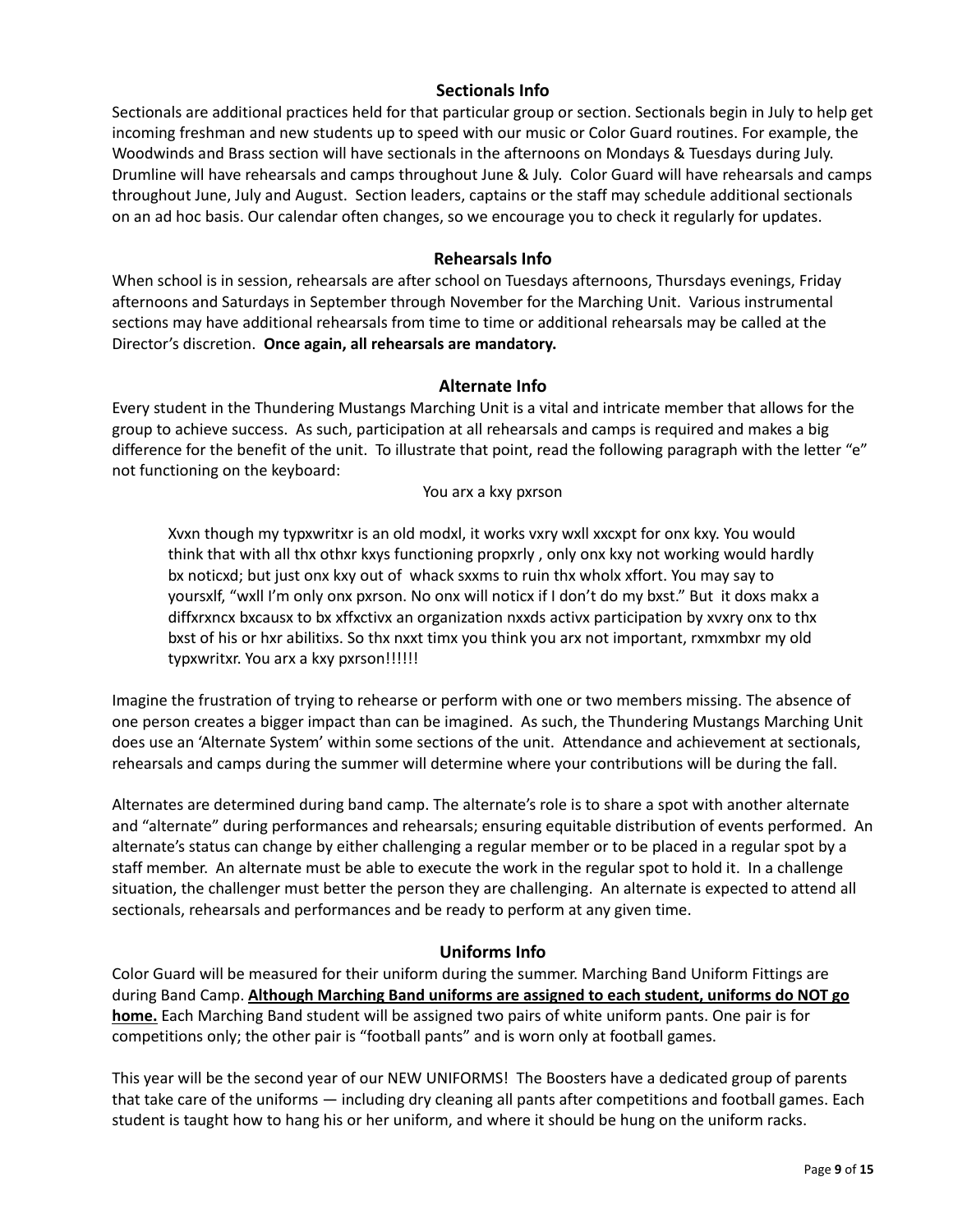Each marching student should purchase his/her own marching shoes, practice gloves and performance gloves. During Band Camp, students will be fitted for their uniform and marching shoes. The Uniform Coordinator places ONE group order to purchase uniform marching shoes.

- **Students who fail to turn in forms and donations on time will be responsible for buying their own uniform marching shoes from Peacock's Marching World in Phoenix, AZ.**
- Parents may want to purchase shoes that are one size too large and double up on socks so the shoes can perhaps last for more than one year.

#### *(Regarding Color Guard uniforms, please see the Color Guard Uniform and Equipment Info below.)*

Marching Band students are REQUIRED to wear a solid dark t‐shirt with sleeves and solid dark shorts (tank tops are not allowed) under the uniform. It is recommended that the students wear slim fitting athletic / compression shorts, as the blacks must be worn underneath jeans and polo shirts. This attire is required for the following reasons:

- 1. The t-shirt and shorts protect your uniform, which must survive at least 10 years.
- 2. The t-shirt and shorts are NECESSARY to cover your body while changing in parking lots. Because we are a large group, we are unable to change in bathrooms or private dressing rooms.

Color Guard members must have their body tights on before we leave for a competition. Color Guard changes on the bus, and is REQUIRED to bring a blanket or towel to hang in the windows. They must sit while changing. Marching Band students must wait outside the bus until the entire Color Guard ensemble has finished changing. The parent chaperones will monitor the dressing‐out process.

#### **Polo Shirts Info**

At competitions, football games, when students are not in uniform, it is mandatory for them to wear the Instrumental Music Program blue polo shirt. All students are encouraged to purchase at least one Instrumental Music blue polo shirt. However, we strongly suggest purchasing two. When the students travel, they must wear these at all times while in public, and the shirts get dirty after only one or two days. This also aids in quick turnarounds of Friday football games and Saturday competitions."

#### **Competitions Info**

Field show competitions are events where the Marching Unit competes against other schools. These are fun and exciting events that parents should plan to attend. There may be as few as 10 or as many as 70 schools at competitions. At most competitions schools are classified by the size of the performing unit. Students will be given a "call time" to report to school. Details for each competition are usually given to students the week preceding the event. They are transported by bus to the event and back. All students are required to ride the bus. Students will not return from a competition until late in the evening. **Students may not leave when we return to THHS – they need to stay to help put away all the equipment.** This usually takes about an hour or so after we arrive back to THHS. The Director of Instrumental Music will announce when the students are dismissed and able to go home.

During cold weather, each student needs to bring warm clothes and an approved jacket. Meals for members of the Marching Unit are provided by the Boosters. (Meal cost is included in the suggested donations per student, and will be announced when marching season begins.)

#### **Parent Volunteers**

We have a slogan – "Music Boosters – It Doesn't Just Happen" – meaning that we rely heavily on the parental support to volunteer for any and all aspects to support the students. The Booster Board will manage the corp of volunteers using Signup.com, a link to which is available in the footer of the website. Please sign up!!!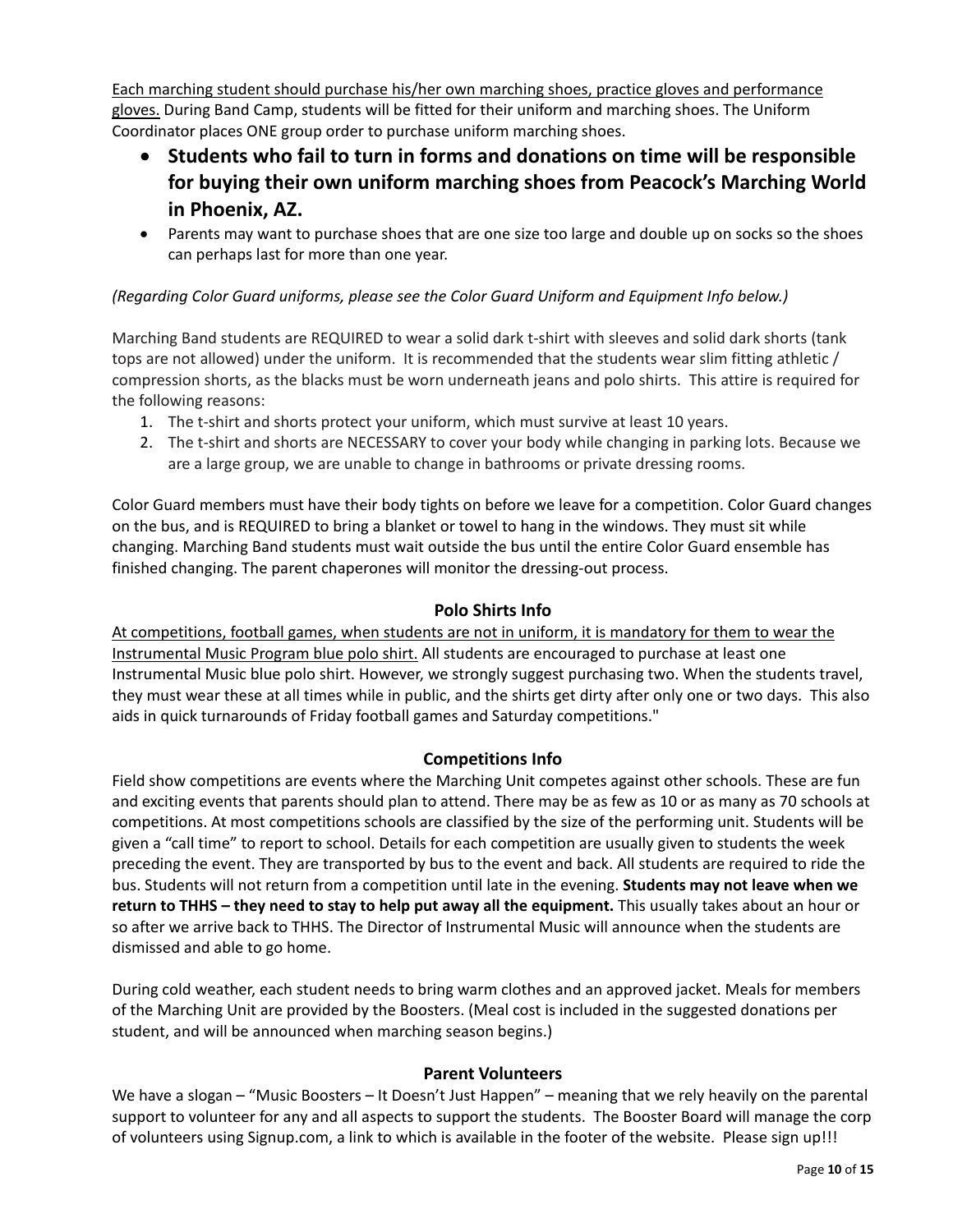### **Pushing Pit Info**

We joke around and call it "pushing pit" but it is a critical task that Boosters must do at all performances. Pit equipment includes percussion instruments, sound system, etc. The pit crew must quickly move the pit equipment on and off the field in a limited time or we get penalty points. It takes many people to do this quickly and effectively. We always need a lot of parent volunteers. We need parents from the Marching Unit to help us out. The Vice Presidents of Band coordinate these efforts.

#### **Football Games Info**

The Thundering Mustangs Marching Unit attends home football games and league away games to help promote school spirit. Pep songs are played from the stands. Halftime performances are mandatory for the Marching Unit. Please note we need chaperones to assist us before, during and after a football game. Chaperones are expected to sit in the stands with the Marching Unit.

#### **Overnight Trip Info**

We typically have one overnight trip planned during the first semester for the Marching Unit. For Fall 2021, the Marching Unit is scheduled to perform in the 2021 Macy's Thanksgiving Day Parade in New York, New York on Thursday, November 25, 2021. Details about the out-of-town trip will be discussed at a Parent Meeting. The costs for this elective field trip are in addition to regular donations and costs. As such, all participants must be current with all donations, contributions and costs in order to participate in this elective trip to New York. Please remember that fundraisers can help to defray costs of trips.

#### **Chaperone Info**

Chaperones are needed at football games, competitions and overnight trips. First, it is important for you to know that we take good care of the kids. The chaperones truly have as much fun (or more) than the students. They too make new friends by participating. We strongly urge parents to consider signing up to chaperone at an event or overnight trip. Parents will make friends in the process and have as much fun, if not more, than the students.

#### **Thundering Mustangs Marching Unit TV Spot**

In the Fall of 2016, Mission Viejo Television did a feature on the 2016 Trabuco Hills High School Thundering Mustangs Marching Unit. The 30‐minute video features snippets from rehearsals, competitions, before‐and‐ after shots and interviews with students, staff and parents. Check it out and enjoy!

https://youtu.be/yOqNHBVltpk

# **Color Guard**

Color Guards spins flags, sabers and rifles performing to music, and includes dance. Color Guard members may audition for the weapons line which includes rifles and sabers, at the Color Guard Staff's discretion. During first semester they are considered part of Marching Unit, and add pageantry to the field show with Color Guard's choreography and equipment. The Marching Unit performs at home football games and competitions as one unit.

Color Guard dance classes are on Thursday nights, and are listed on the calendar as movement rehearsals. During first semester, they rehearsal with the Marching Unit. Saturday rehearsals are also mandatory. Due to the intricacy of the routines, significant practice is required. Everyone in Color Guard is expected to have a commitment to excellence and a positive attitude.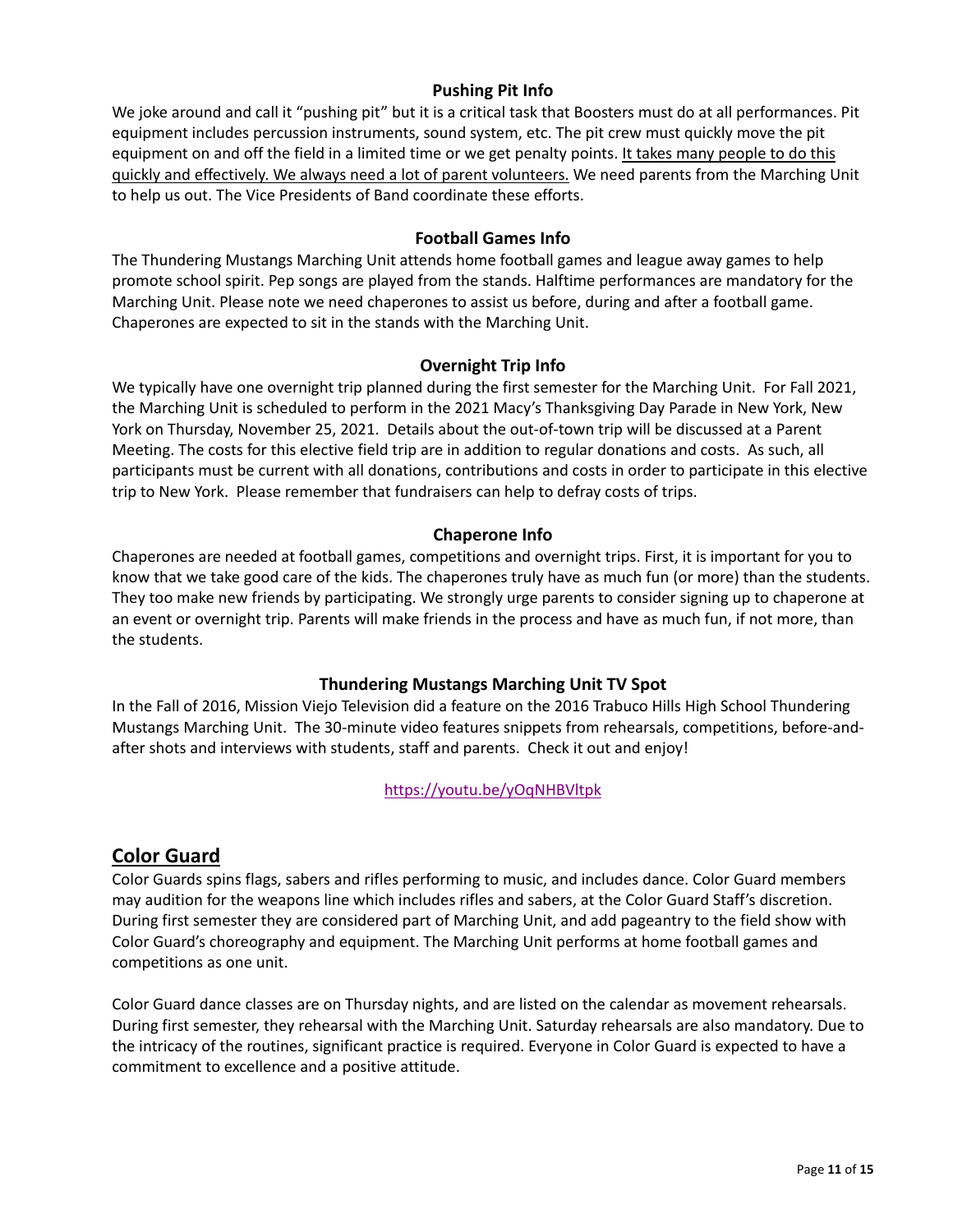#### **Uniform Info**

Color Guard uniforms are decided upon by the Director of Instrumental Music and the Color Guard Staff. Parent donations for uniforms generally run approximately \$150; the same uniform may or may not be used for the Fall and Winter seasons. Parents need to purchase jazz shoes (color determined by instructional staff) and appropriate undergarments (tights, bodytights, etc.) depending on uniform choice from a local dance store. Freshman and first time members will need to purchase gear bag, flag bag, and warm‐up suits (approx \$200) – ordered from the Spiritwear Order Form.

#### **Equipment Info**

The Music Boosters provides all rehearsal and performance flags, as well as all flag poles. It is the responsibility of each Color Guard member to keep them in good working condition. To make it easier to transport Color Guard equipment to/from school, each member is encouraged to buy a flag bag, and a gear bag with their names embroidered on them. Weapons line members are encouraged to buy gloves for padding and protection, and they should purchase their own rifles and sabers. Details for equipment will be provided by the Co‐Vice Presidents of Color Guard.

*(Please refer to the Marching Unit portion of this handbook for information on summer band camp, sectionals, rehearsals, polo shirts, pushing pit, football games, competitions and overnight trip.)*

#### **Winter Guard Info**

During the second semester Color Guard is known as Winter Guard, performing to recorded music inside a gym, with a new routine (The Marching Unit is not involved). There is an additional cost for uniforms for Winter Guard. The rehearsal schedule is similar to first semester. Competitions are on Saturdays starting in February through April. Winter Guard's finals competitions are local.

#### **Percussion Ensemble**

The Percussion Ensemble (AKA Winter Drumline) is during second semester, with a select group of percussionists that includes percussion and pit instruments. Drumline competes inside a gym, using music and choreography. Marching Band uniforms are not worn. To make this group successful we need all Drumline parents to attend the competitions, to assist in loading and unloading equipment and props, before and after performances. Try‐outs are held in December or January, and membership is strictly voluntary. Additionally, parents are asked to carpool students to and from competitions, as a bus is not used to transport students.

#### **Uniform Info**

Drumline uniforms are decided upon by the Director of instrumental Music and the Drumline Staff. Parents' donations for uniforms and shoes is approximately \$150 per season. Details for will be provided by the Vice President of Drumline.

# **Chamber Strings & Intermediate Orchestra**

Orchestra consists of musicians who play string instruments. During the first semester, students will learn many pieces of music in preparation for "festivals," which are Orchestra's version of competitions. The orchestra will attend festivals and play before judges during the second semester of the school year. Orchestra is judged, scored and awarded a rating from "Good" to "Superior." Since 2007, the THHS Orchestra has always scored a "Unanimous Superior." Prior to that, Orchestra scored either "Unanimous Superior or Superior" at festivals. *(See Uniform Info below.)*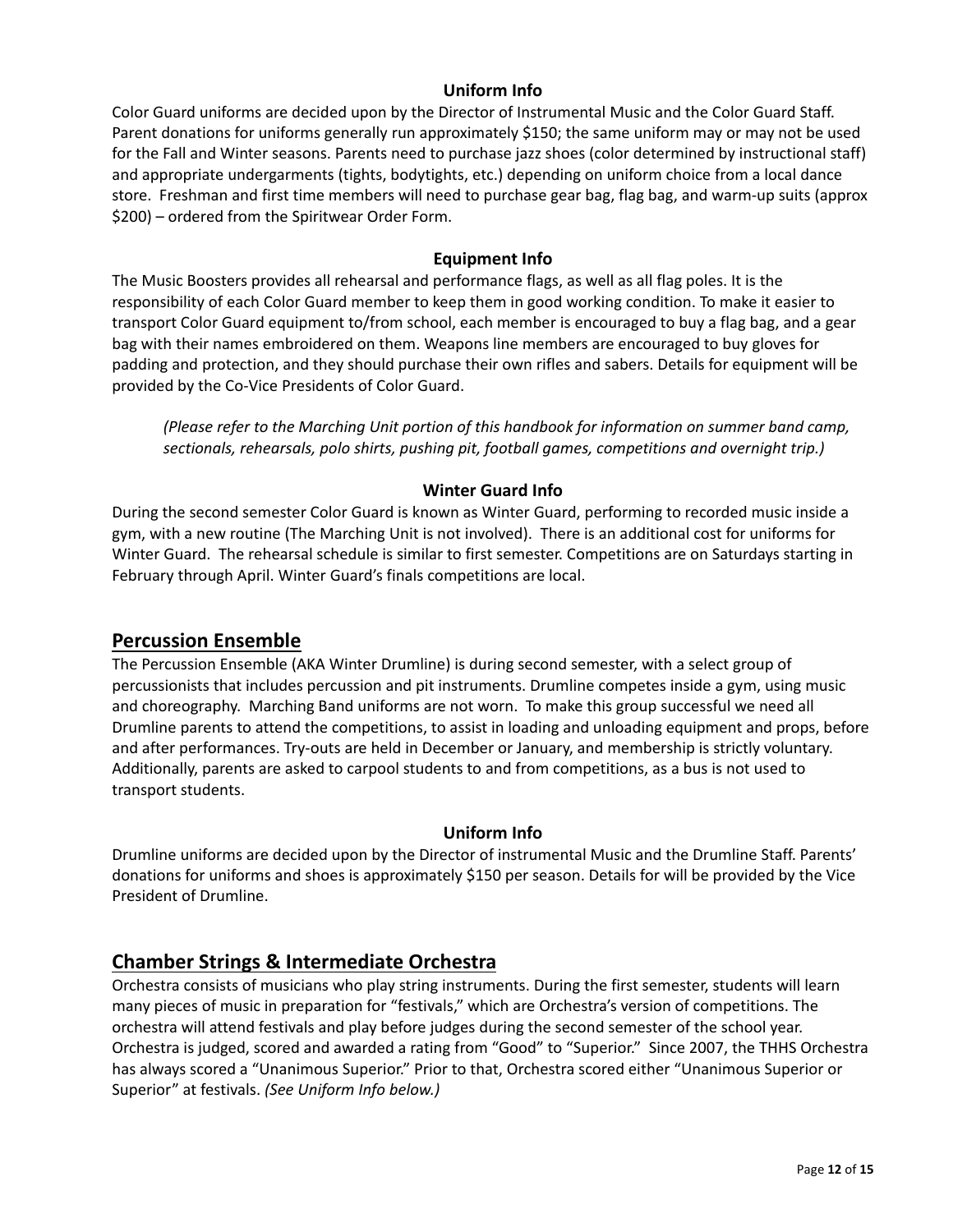# **Symphony Orchestra**

The Symphony Orchestra competes in festivals with string musicians, as well musicians in wind and percussion who are advanced players (usually from the Wind Ensemble). There is not a separate class period for symphonic orchestra. The Director of Instrumental Music chooses members and participation is strictly voluntary. Independent study credit is offered to wind and percussion players. *(See Uniform Info below.)*

# **Wind Ensemble & Symphonic Band**

Wind Ensemble and Symphonic Winds are full year ensembles. These ensembles are essentially "concert bands." Wind Ensemble is a "by audition" ensemble and Symphonic Band is the remainder of all wind players. In the event there are not enough students to have separate Wind Symphony and Symphonic Band ensembles, the group is combined into one Wind Symphony ensemble. Usually there are no after school rehearsals. These groups perform at festivals and concerts during the spring semester.

A limited number of Wind Ensemble and/or Symphonic Band students will be given an opportunity to participate in Symphonic Orchestra. This is strictly voluntary. The Symphonic Orchestra consists of the String Orchestra and a few chosen wind instruments. There is no school period for this group. Rehearsals are held during lunch, as well as some afternoons and evenings.

#### **Uniform Info**

Orchestra, Wind Ensemble, Symphonic Winds and Wind Symphony are required to wear "Concert Attire" for all performances. Concert attire is similar to tuxedos and is not included in ensemble donations.

- All black dress, must be floor length **black tuxedo** jacket
- Shoulders must be covered by the dress or a black sweater (no shawl, wrap, etc. allowed)
- bodice and skirt must be same material; no insets of lace or other material
- modest cut in front and back; no side slits **black patent-leather dress shoes**
- 
- black closed-toe shoes without a lot of embellishment; flats preferred

#### **Girls Concert Attire <b>Boys Concert Attire Boys Concert Attire**

- 
- black tuxedo shirt
- black tuxedo slacks
- 
- black hosiery solid black socks and the solid black socks of the solid black socks of the solid black socks of the solid black socks of the solid black socks of the solid black socks of the solid black socks of the solid

# **It is the parent's responsibility to take their son or daughter to purchase concert attire at Friar Tux in Irvine, California. Orders need to be placed no later than September 12, 2021.**

• Friar Tux has the THHS Music concert attire style on file. The cost of the concert attire including shoes is generally around \$150. Girls may purchase shoes at Friar Tux or at a regular shoe store.

*Occasionally, graduating students donate their concert attire to Music Boosters, which can be purchased at a* reduced rate through the Co-Vice Presidents of Orchestra. Please note that purchasing donated attire is on a *first‐come, first‐served basis, and that sizes and availability vary.*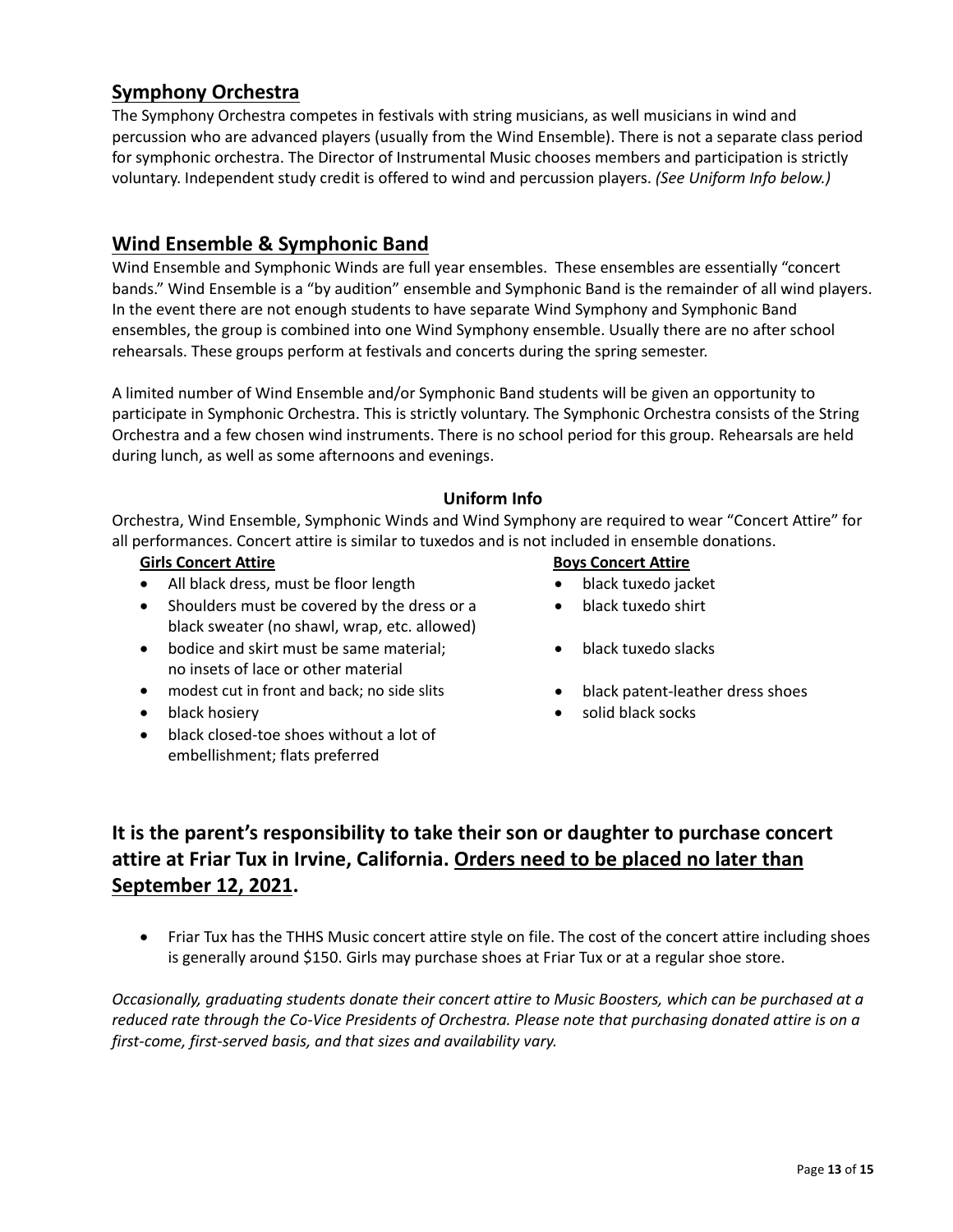# **Jazz Ensembles**

The Jazz Ensembles are an audition only, second semester class. Audition information will be available at the start of the school year. The jazz ensemble performs at assemblies, school concert and other gigs. In the spring, it performs at jazz festivals held throughout southern California. The jazz ensemble has different concert attire. Details will be provided by the VP of Jazz Ensemble.

### **Instrumental Music Awards**

**These awards are handed out at the annual Awards Banquet at the end of the year:** 

- Rookie of the Year
- Most Improved Musician
- Most Inspirational Musician
- Outstanding Jazz Musician
- Outstanding Woodwind Musician
- Outstanding Brass Musician
- Outstanding Color Guard Member
- Outstanding String Musician
- Outstanding Percussionist
- Most Outstanding Musician
- Director's Academic Award

**Academic Letters —** These are awarded to students who have enrolled and participated in a single ensemble for two (2) years.

**Letter Bars —** These bars, which are sewn across one's Academic Letters, are awarded to students who have enrolled and participated in a single ensemble for three (3) years.

# **In Conclusion**

We ask parents to become involved in the musical education of their child. The more involved parents are, the more value the students place on his or her participation. It also results in better communication between all of us. Also, the more positive you are about the music program and their participation in it, the greater positive experience they will have. Regularly encourage and monitor practice at home. Students have music and color guard homework every day; practice their parts in a productive and sustained manner. We would also ask that you consider private instruction for your student. We have names of teachers in the area that can provide this, please contact our Director of Instrumental Music Mr. Pollock. The importance parents place on practice will translate directly into a heightened realization on their part about the significant role it plays in their success.